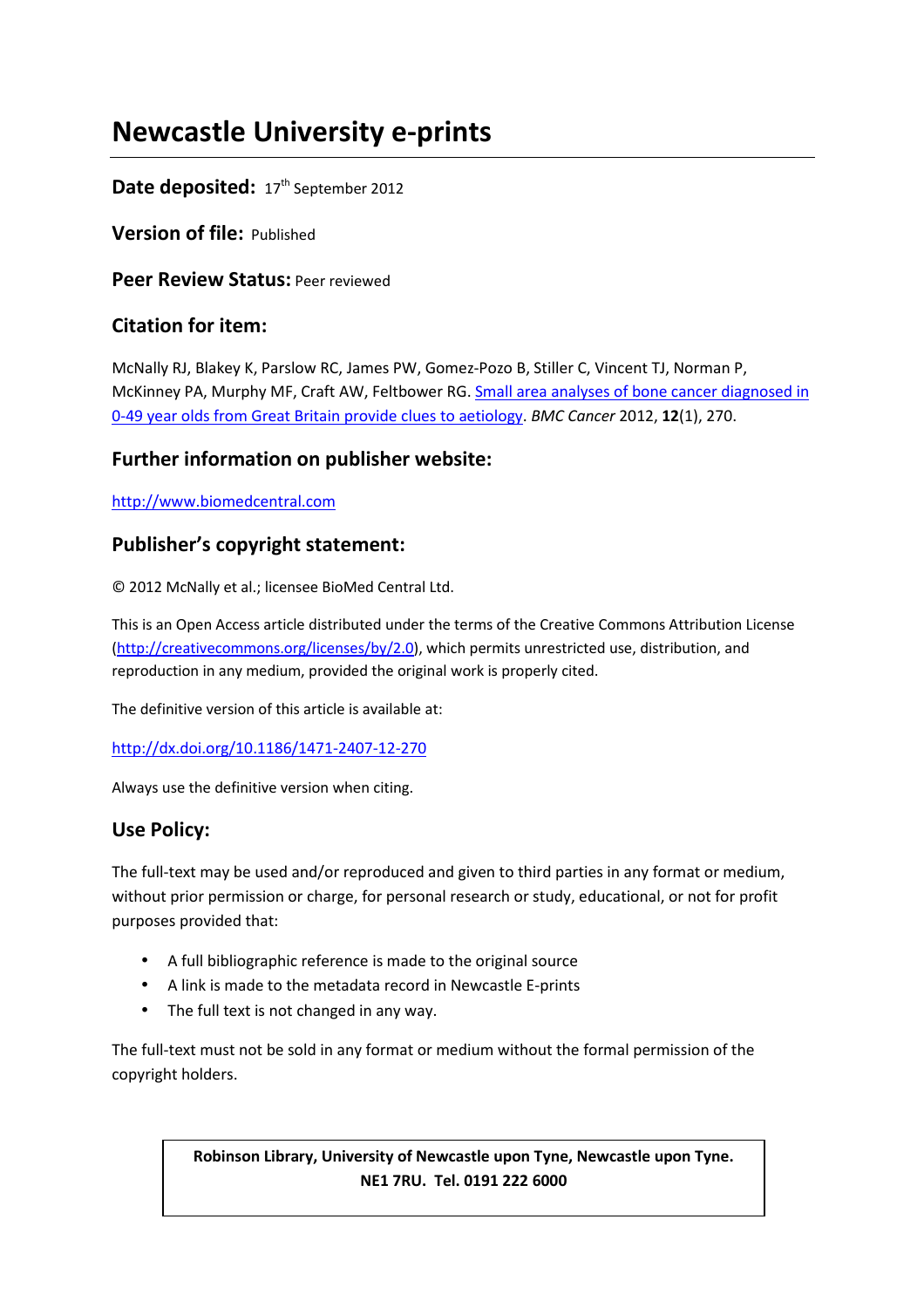# **RESEARCH ARTICLE Example 2014 CONSIDERING CONSIDERING CONSIDERING CONSIDERING CONSIDERING CONSIDERING CONSIDERING CONSIDERING CONSIDERING CONSIDERING CONSIDERING CONSIDERING CONSIDERING CONSIDERING CONSIDERING CONSIDE**



# Small-area analyses of bone cancer diagnosed in Great Britain provide clues to aetiology

Richard J Q McNally<sup>1,6\*</sup>, Karen Blakey<sup>1</sup>, Roger C Parslow<sup>2</sup>, Peter W James<sup>1</sup>, Basilio Gómez Pozo<sup>1</sup>, Charles Stiller<sup>3</sup> , Tim J Vincent<sup>3</sup>, Paul Norman<sup>4</sup>, Patricia A McKinney<sup>2</sup>, Michael F Murphy<sup>3</sup>, Alan W Craft<sup>5</sup> and Richard G Feltbower<sup>2</sup>

## Abstract

Background: The aetiology of bone cancers is poorly understood. This study examined geographical patterning in incidence of primary bone cancers diagnosed in 0–49 year olds in Great Britain during 1980–2005 to provide information on factors linked with disease development. We investigated putative associations with deprivation and population density.

Methods: Data on osteosarcoma and Ewing sarcoma were obtained from national population-based registries. Negative binomial regression was used to examine the relationship between incidence rates and the Townsend deprivation score (and its component variables) and small-area population density.

Results: The study analyzed 2566 osteosarcoma and 1650 Ewing sarcoma cases. For females with osteosarcoma, statistically significant decreased risk was associated with higher levels of deprivation (relative risk [RR] per unit increase in deprivation score = 0.969; 95% confidence interval [CI] 0.946–0.993). For all Ewing sarcoma combined, statistically significant decreased risk was associated with greater area-level population density and higher levels of non-car ownership (RR per person per hectare increase = 0.984; 95% CI 0.976–0.993, RR per 1% increase in non-car ownership = 0.994; 95% CI 0.991–0.998).

Conclusions: Higher incidence of osteosarcoma was observed for females in areas with lower deprivation levels indicating increased risk is linked to some aspect of affluent living. Higher incidence of Ewing sarcoma occurred in areas of low population density and where more people owned cars, both characteristic of rural environments. The study adds substantially to evidence associating Ewing sarcoma risk with rural environmental exposures. Putative risk factors include agricultural exposures, such as pesticides and zoonotic agents.

## Background

The exact aetiology of bone cancer is poorly understood. In the UK, at all ages, the age-standardized rate (to the world population) is 8 per 1,000,000 persons per year for males and 6 per 1,000,000 persons per year for females [1,2]. Bone tumours include more than twenty diagnostic sub-groups and are the third most common cancer diagnosed in 10–24 year olds. The most common sub-group is osteosarcoma which encompasses more than one third of all bone cancers. Osteosarcoma reaches a first prominent incidence peak in late childhood or adolescence

<sup>1</sup>Institute of Health and Society, Newcastle University, England, UK

around the time of the pubertal growth spurt and then declines. There is a secondary peak in adults aged more than 65 years. Ewing sarcoma peaks in incidence in the late adolescent years [3-6].

A small number of studies have explored geographical patterning in the incidence of bone cancers. These have been focused on paediatric cases, aged 0–14 years [7,8]. One recent analysis of childhood incidence data (aged 0–14 years) from the whole of Great Britain (GB) has found space-time clustering amongst cases of osteosarcoma, but not Ewing sarcoma. Furthermore, space-time clustering was statistically significant for female cases of osteosarcoma, but not for male cases [7]. This was interpreted as providing support for the involvement of a geographically heterogeneous and intermittent environmental exposure in the aetiology of osteosarcoma. Another analysis of the same GB data set found increased



© 2012 McNally et al.; licensee BioMed Central Ltd. This is an Open Access article distributed under the terms of the Creative Commons Attribution License (http://creativecommons.org/licenses/by/2.0), which permits unrestricted use, distribution, and reproduction in any medium, provided the original work is properly cited.

<sup>\*</sup> Correspondence: richard.mcnally@ncl.ac.uk

<sup>&</sup>lt;sup>6</sup>Institute of Health and Society, Newcastle University, Sir James Spence Institute, Royal Victoria Infirmary, Queen Victoria Road Newcastle upon Tyne, NE1 4LP, England, UK

Full list of author information is available at the end of the article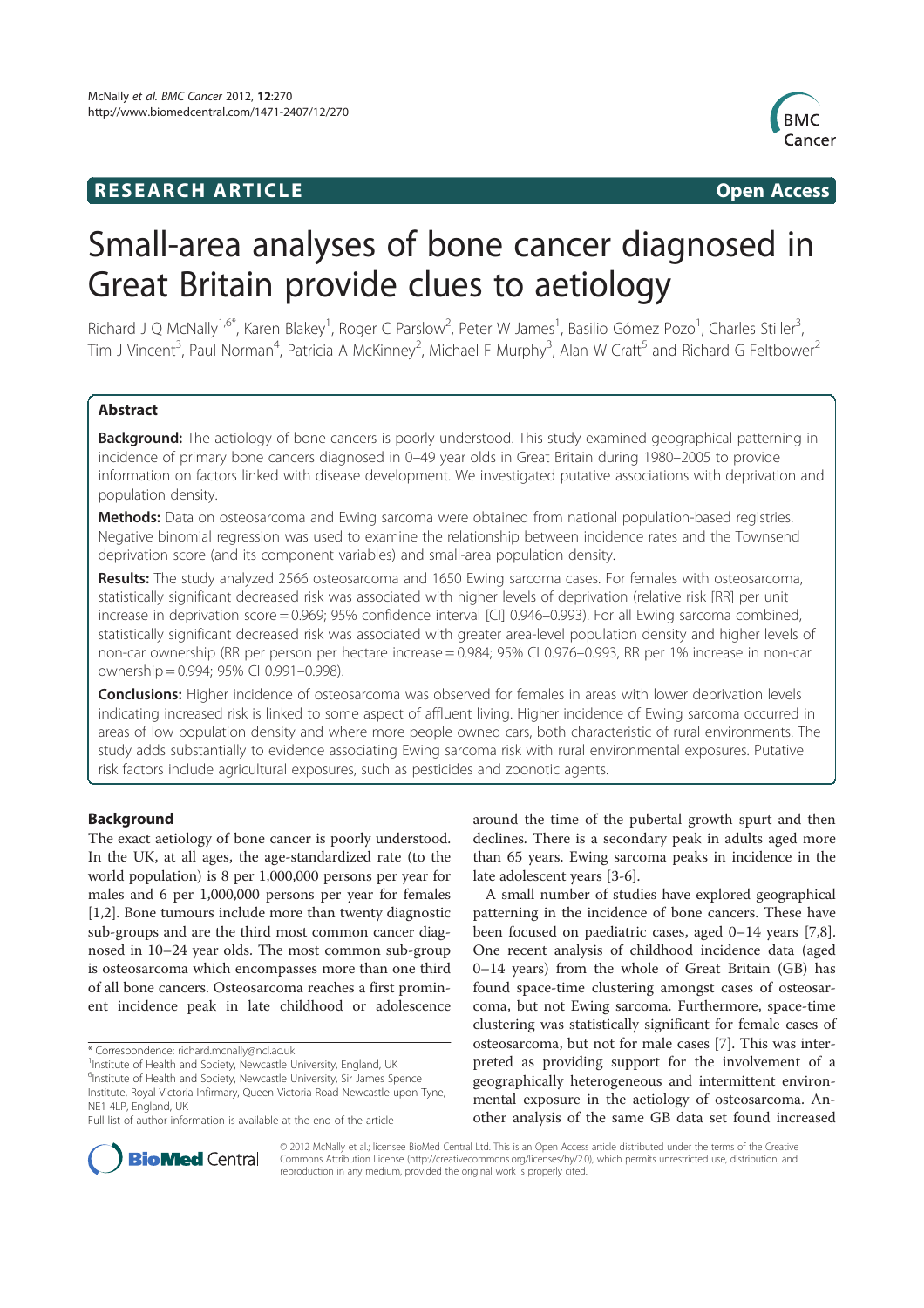risk of childhood Ewing sarcoma in areas of greater socio-economic affluence [8].

A recent review of the literature on childhood bone cancer (specifically osteosarcoma and Ewing sarcoma) has found that several environmental associations were reported consistently. This included an association between parental farming and residence on a farm and higher risk of all bone cancers, especially Ewing sarcoma [9]. Geographical or socio-demographic variation in risk is especially indicative of an environmental component to aetiology, which may also be associated with gene environment interactions.

In light of these previous findings, the aim of the present study was to test predictions of spatial variation occurring among osteosarcoma and Ewing sarcoma that might arise as a result of environmental mechanisms related to area-level population density and area-level socio-economic deprivation. The following aetiological hypotheses were tested: a primary factor influencing geographical heterogeneity of incidence of osteosarcoma or Ewing sarcoma is modulated by differences between environmental exposures occurring in (i) less and more densely populated areas of residence; (ii) less and more socio-economically deprived areas of residence; and geographical heterogeneity of incidence of osteosarcoma or Ewing sarcoma is modulated by (iii) age; and (iv) gender. The analyses extend the upper bound of the age range covered by the previous childhood analyses from 15 to 50 years, thus including the peak ages for occurrence of osteosarcoma and Ewing sarcoma.

## Methods

#### Study subjects

Data were included for all patients who were diagnosed with primary osteosarcoma or Ewing sarcoma in the whole of GB (England, Scotland and Wales) during the period 1<sup>st</sup> January 1980 to 31<sup>st</sup> December 2005 and who were aged less than fifty years at the time of diagnosis. Cases were limited to this age range because the incidence of Ewing sarcoma is extremely low for cases above the age of fifty years [1,3] and the second peak of osteosarcoma in the older age group has other possible aetiologies, including as secondary to Paget's disease and radiotherapy [4,10]. General cancer registration in GB is conducted by eight regional registries in England and by separate Scottish and Welsh registries. Most of the registries get their principal information from hospitals' patient administration systems (usually electronically) and pathology laboratories. Some of the registries also use hospital records staff to collect data, while others employ peripatetic clerks who visit hospitals. In addition, registries regularly receive notifications of deaths from the Office for National Statistics where cancer is mentioned on the death certificate. Registries match these against

their records to indicate possible cases not already known to them, or to update details of existing records. The final datasets of all incident cases of cancer are thereby constructed.

After gaining all necessary regulatory and ethical approvals (UK National Research Ethics Service, Sunderland Research Ethics Committee reference number 09/ H0904/5) West Midlands Cancer Intelligence Unit (WMCIU) coordinated the request for data from all regional cancer registries in England and Wales. A separate request was made to the Information Services Division for Scotland in order for data to be released from the Scottish Cancer Registry.

Case data for children, aged 0–14 years, were also extracted from the National Registry of Childhood Tumours (NRCT). The NRCT is a population-based registry covering the whole of GB [11]. It includes records for nearly all children, aged 0–14 years, diagnosed with cancer from 1962 to the present day. This data set was used to cross-check the accuracy of the case counts for childhood data from the regional registries.

#### Diagnostic groups

Cases were classified into diagnostic groups according to the International Classification of Diseases for Oncology, third edition (ICD-O-3) [12]. All diagnoses were coded to ICD-O-3 using information on pathology (morphology and topography). The following diagnostic groups were specified a priori for analysis: (i) osteosarcoma (ICD-O-3 topography codes for sites classified as bones and joint: C400-C403, C408-C414, C418-419 and associated morphology codes 9180/3; 9181/3, 9182/3, 9183/ 3, 9184/3, 9185/3, 9186/3, 9187/3, 9192/3, 9193/3, 9194/ 3, 9195/3) and (ii) Ewing sarcoma (ICD-O-3 topography codes for sites classified as bones and joint: C400-C403, C408-C414; C418-C419, C760-C768 and associated morphology code 9260/3; 9261/3).

### Population data

For England and Wales, the sub-national hierarchy of geographies, for which population data are available, is as follows (largest to smallest): government office region (0–49 population ranges from 1,660,000 to 5,600,000, median =  $3,430,000$ ); local authority district (0-49 population ranges from 1,200 to 720,900, median = 72,600); and census ward (0–49 population ranges from 297 to 29,300, median = 3,090). In Scotland, postcode sectors are equivalent to census wards (0–49 population ranges from 23 to 15,916, median = 3,201). In this study, analyses were performed at the small-area census ward level in England and Wales and postcode sector level in Scotland. During the study period, there were three censuses in the whole of GB [13-15]. There were also widespread boundary changes throughout this time span,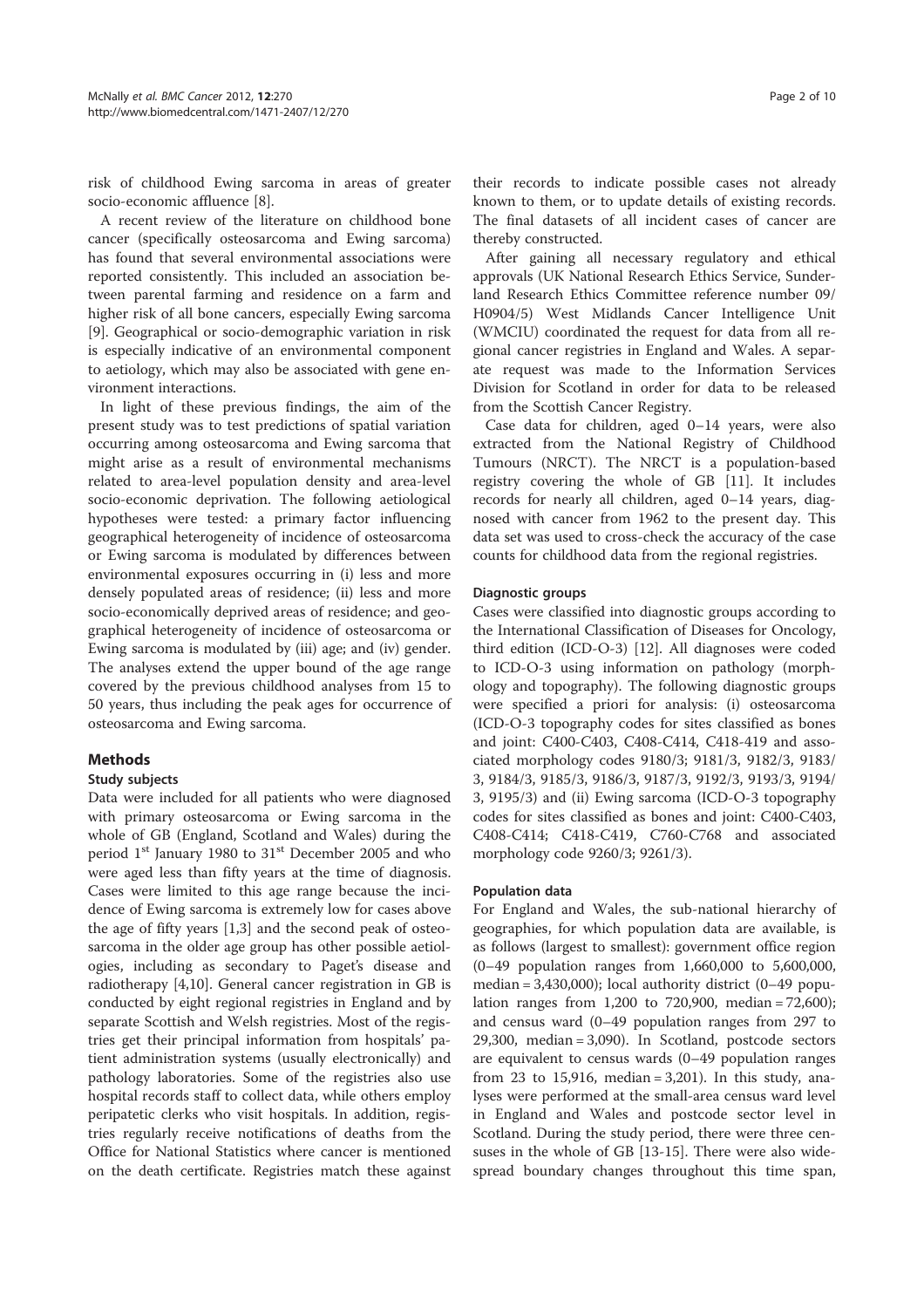especially at small-area level. To allow for these perturbations, Norman's method was used to derive population estimates using the small-area boundaries that pertained at the time of the 2001 census [16].

### Demographic data

Small-area (census ward in England and Wales and postcode sector in Scotland) demographic characteristics were derived from the censuses [17-19]. These characteristics were population density (persons per hectare) and level of deprivation. The Townsend score for deprivation at the small-area level (and not individual level) was calculated [20]. This is a combination of four census measures: unemployment, household with no car, non-home ownership and household overcrowding. A time series of Townsend deprivation scores was constructed by apportioning these four constituent measures from the 1981, 1991 and 2001 censuses (applied to 1980–1985, 1986– 1995 and 1996–2005 data, respectively) to the 2001 census geography [21]. Increasingly negative Townsend scores represent lower area deprivation. Increasingly positive scores represent higher deprivation. Population density was apportioned in a similar way.

#### Statistical methods

Age-specific incidence rates per million persons per year were calculated based on annual mid-year population estimates for the study region obtained from the Office for National Statistics (ONS). Comparisons of agestandardized incidence rates (ASRs) are only meaningful if they are standardized in a similar fashion. ASRs were calculated using the standard world population (originally proposed by Segi, but modified by Doll and colleagues and constructed from the pooled populations of forty-six representative countries that had accurate population data) [2,22-24]. Temporal trends were assessed using Poisson regression. An assumption of a linear trend was tested by inclusion of a non-linear (categorical) term for year in the model. The interaction between gender and time was also analyzed.

For the ecological analysis, there was evidence of extra-Poisson variation: for osteosarcoma 98.5% of age group and gender specific small-area (wards or postcode sectors) cells had zero counts and for Ewing sarcoma 99.1% of age group and gender specific small-area (wards or postcode sectors) cells had zero counts. Therefore, the incidence of osteosarcoma and Ewing sarcoma was modelled at the census small-area level using negative binomial regression in STATA [25]. The number of cases observed in each small-area was the dependent variable and the logarithm of the underlying population was used as the offset. The ecological (independent) variables were the census-derived small-area

characteristics, which were allocated to the 2001 census geography using Norman's method [21].

A series of multivariable models were fitted including the following independent variables: gender, age (categorized in three groups as:  $0-14$ ,  $15-29$  and  $30-49$  years), population density, Townsend score (as a composite). The following components of the Townsend score were included in separate models that did not include the composite score: percentage of overcrowded houses, percentage of households without a car, percentage of households with residents unemployed and percentage of homes that are not owner occupied. Interactions between age and gender (age\*gender), region and gender (region\* gender) and the Townsend deprivation score and gender (Townsend\*gender) were also considered for inclusion in the models. Each variable in turn was removed and compared using a likelihood ratio test. Thus, the effect of each variable was assessed by calculating differences in residual deviances and comparing with a chi-square distribution with degrees of freedom (df) equal to the difference in residual degrees of freedom. Model fit was assessed using both the residual deviance and the Akaike information criterion (AIC). Linearity assumptions were tested by including quintiles of significant continuous variables as ordinal variables in the models.

Significant effects are reported as relative risks (RRs) and associated 95% confidence intervals (CIs). All P values were two-sided and statistical significance was taken as  $P < 0.05$  throughout the analyses.

## Results

#### Osteosarcoma

There were a total of 2566 patients aged 0–49 years (1493 males and 1073 females) diagnosed with osteosarcoma in GB between 1980 and 2005. The ASR over the study period was 2.64 per million persons per year (95% CI 2.53 to 2.74) for all 0–49 year olds. For males and females, the overall ASRs were 3.00 (95% CI 2.85 to 3.16) and 2.27 (95% CI 2.13 to 2.41) per million persons per year, respectively. Case numbers, crude rates and ASRs by age-group, period, region and gender are given in Table 1. An assumption of a linear trend was confirmed to be valid and Poisson regression showed that there was a significant annual increase in the incidence of osteosarcoma of 1.0% (95% CI 0.5 to 1.5) over the study period. The ratio of the ASRs for males: females was 1.3 (95% CI 1.2 to 1.4) and this remained constant over the study period  $(P = 0.415)$ .

The analyses of deviance and AIC showed that model fit for osteosarcoma was significantly improved for both gender ( $P < 0.0001$ ) and age ( $P < 0.0001$ ) and that there was a significant interaction between gender and age  $(P < 0.0001)$ , with lower female rates overall, but higher rates in females aged 0–14 years. There was, however,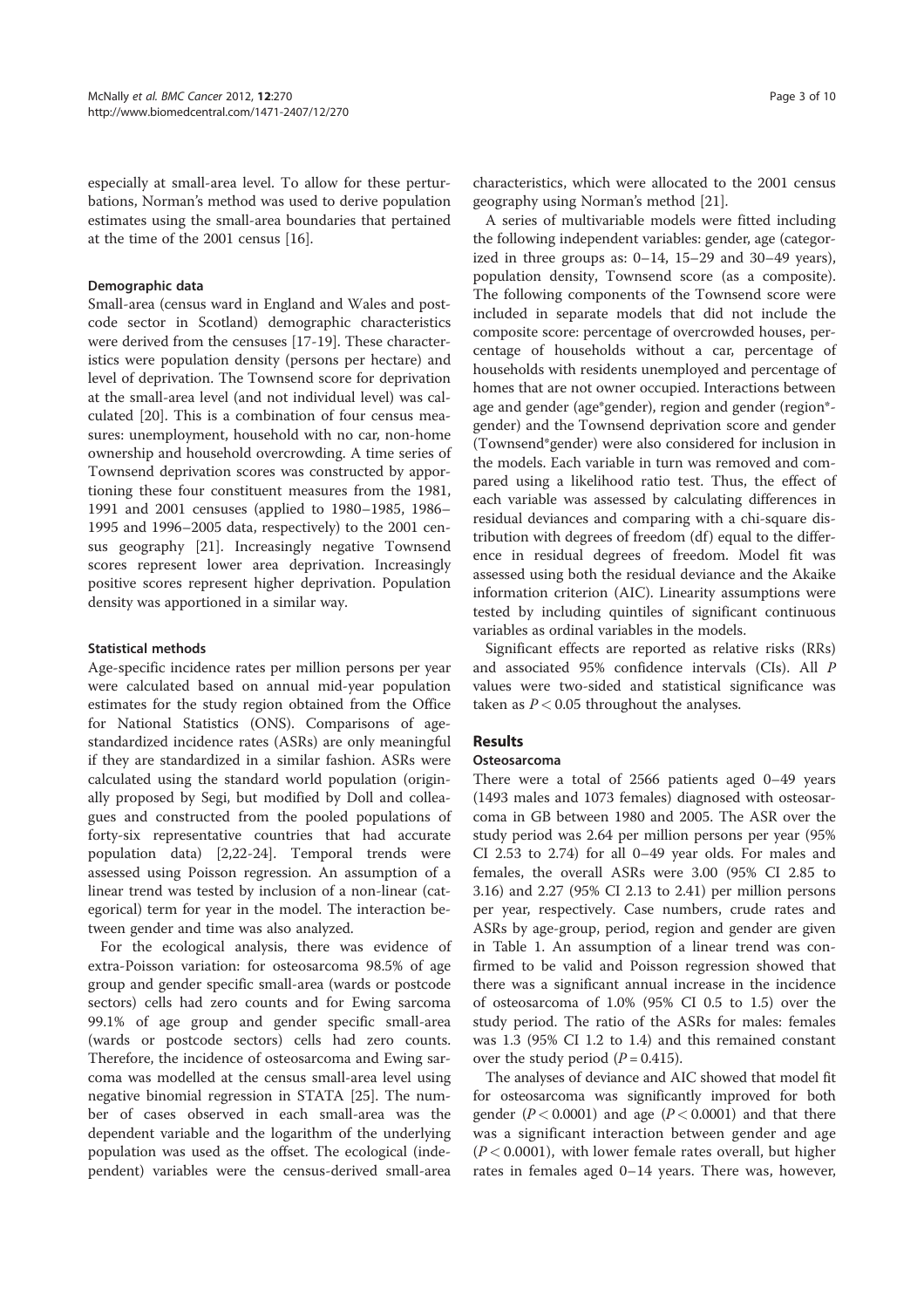Table 1 Rates of Osteosarcoma in GB by age, period, region and gender during 1980-2005

|                    | N    | Pop<br>(000's)   | All<br>Crude Rate / million | ASR (95% CI)          | N   | Pop<br>(000's) | Male<br>Crude Rate / million | ASR (95% CI)     | N    | Pop<br>(000's) | Female<br>Crude Rate / million | ASR (95 % CI)                  | <b>ASR Ratio M:F</b><br>(95% CI) |
|--------------------|------|------------------|-----------------------------|-----------------------|-----|----------------|------------------------------|------------------|------|----------------|--------------------------------|--------------------------------|----------------------------------|
| Age                |      |                  |                             |                       |     |                |                              |                  |      |                |                                |                                |                                  |
| Ages 0 to 14       | 817  | 279909           | 2.92                        | 2.78 (2.59,2.97)      | 406 | 142623         | 2.85                         | 2.70 (2.44,2.97) | 411  | 137286         | 2.99                           | 2.86 (2.58,3.14)               | 0.9(0.8,1.1)                     |
| Ages 15 to 29      | 1315 | 311514           | 4.22                        | 3.97 (3.76,4.19)      | 821 | 156621         | 5.24                         | 4.95 (4.61,5.29) | 494  | 154894         | 3.19                           | 2.98 (2.71,3.24)               | 1.7(1.5,1.9)                     |
| Ages 30 to 49      | 434  | 400790           | 1.08                        | 1.08 (0.97,1.18)      | 266 | 199591         | 1.33                         | 1.33 (1.17,1.49) | 168  | 201199         | 0.83                           | $0.83$ $(0.70, 0.95)$          | 1.6(1.3,1.9)                     |
| Period             |      |                  |                             |                       |     |                |                              |                  |      |                |                                |                                |                                  |
| 1980 - 1985        | 524  | 225881           | 2.32                        | 2.15 (1.96,2.34)      | 304 | 113741 2.67    |                              | 2.44 (2.17,2.72) | 220  | 112140         | 1.96                           | 1.85 (1.60,2.10)               | 1.3(1.1.1.6)                     |
| 1986 - 1995        | 1010 | 382985           | 2.64                        | 2.74 (2.57,2.91)      | 607 | 192375         | 3.16                         | 3.21 (2.95,3.47) | 403  | 190609         | 2.11                           | 2.26 (2.04,2.49)               | 1.4(1.2,1.6)                     |
| 1996 - 2005        | 1032 | 383347           | 2.69                        | 2.84 (2.67,3.02)      | 582 | 192718 3.02    |                              | 3.15 (2.89,3.41) | 450  | 190629         | 2.36                           | 2.53 (2.29, 2.77)              | 1.2(1.1, 1.4)                    |
| Region             |      |                  |                             |                       |     |                |                              |                  |      |                |                                |                                |                                  |
| North East         | 123  | 45292            | 2.72                        | 2.75 (2.25.3.24)      | 73  | 22711          | 3.21                         | 3.18 (2.44.3.92) | 50   | 22581          | 2.21                           | 2.31 (1.66.2.96)               | 1.4(0.9.1.9)                     |
| North West         | 278  | 120449           | 2.31                        | 2.31 (2.03.2.58)      | 168 | 60464          | 2.78                         | 2.73 (2.32,3.15) | 110  | 59985          | 1.83                           | 1.88 (1.53,2.24)               | 1.5(1.1, 1.8)                    |
| Yorkshire & Humber | 236  | 87272            | 2.70                        | 2.71 (2.36,3.06)      | 147 | 43870          | 3.35                         | 3.32 (2.78,3.86) | 89   | 43403          | 2.05                           | 2.09 (1.65,2.53)               | 1.6(1.2,2.0)                     |
| East Midlands      | 193  | 71476            | 2.70                        | 2.74 (2.34,3.13)      | 100 | 36038          | 2.77                         | 2.78 (2.23,3.33) | 93   | 35438          | 2.62                           | 2.69 (2.13,3.25)               | 1.0(0.7,1.3)                     |
| West Midlands      | 238  | 93160            | 2.55                        | 2.59 (2.25, 2.92)     | 128 | 46964          | 2.73                         | 2.68 (2.21,3.15) | 110  | 46196          | 2.38                           | 2.49 (2.02,2.96)               | $1.1$ $(0.8, 1.4)$               |
| East of England    | 233  | 91147            | 2.56                        | 2.64 (2.30, 2.99)     | 129 | 45929          | 2.81                         | 2.87 (2.37,3.37) | 104  | 45218          | 2.30                           | 2.41 (1.94,2.88)               | 1.2(0.9, 1.5)                    |
| London             | 341  | 129437           | 2.63                        | 2.88 (2.56,3.20)      | 200 | 64819          | 3.09                         | 3.31 (2.83,3.78) | 141  | 64618          | 2.18                           | 2.46 (2.04,2.88)               | 1.3(1.0, 1.6)                    |
| South East         | 353  | 135307           | 2.61                        | 2.67 (2.39,2.95)      | 197 | 68226          | 2.89                         | 2.91 (2.50,3.32) | 156  | 67081          | 2.33                           | 2.42 (2.04,2.81)               | 1.2(0.9, 1.5)                    |
| South West         | 198  | 79244            | 2.50                        | 2.52 (2.16,2.87)      | 115 | 39917          | 2.88                         | 2.83 (2.30,3.35) | 83   | 39327          | 2.11                           | 2.20 (1.72,2.69)               | 1.3(0.9, 1.7)                    |
| Wales              | 119  | 49236            | 2.42                        | 2.37 (1.94,2.80)      | 77  | 24700          | 3.12                         | 3.01 (2.33,3.69) | 42   | 24536          | 1.71                           | 1.72 (1.19,2.25)               | 1.7(1.1, 2.4)                    |
| Scotland           | 228  | 90201            | 2.53                        | 2.55 (2.22,2.89)      | 144 | 45202          | 3.19                         | 3.19 (2.66,3.72) | 84   | 44999          | 1.87                           | 1.90 (1.48,2.31)               | 1.7(1.2,2.1)                     |
| Total <sup>1</sup> |      | 2566 992213 2.59 |                             | 2.64 (2.53.2.74) 1493 |     | 498835 2.99    |                              | 3.00 (2.85.3.16) | 1073 | 493379 2.17    |                                | 2.27 (2.13.2.41) 1.3 (1.2.1.4) |                                  |

<sup>1</sup>Includes 26 cases with unknown region.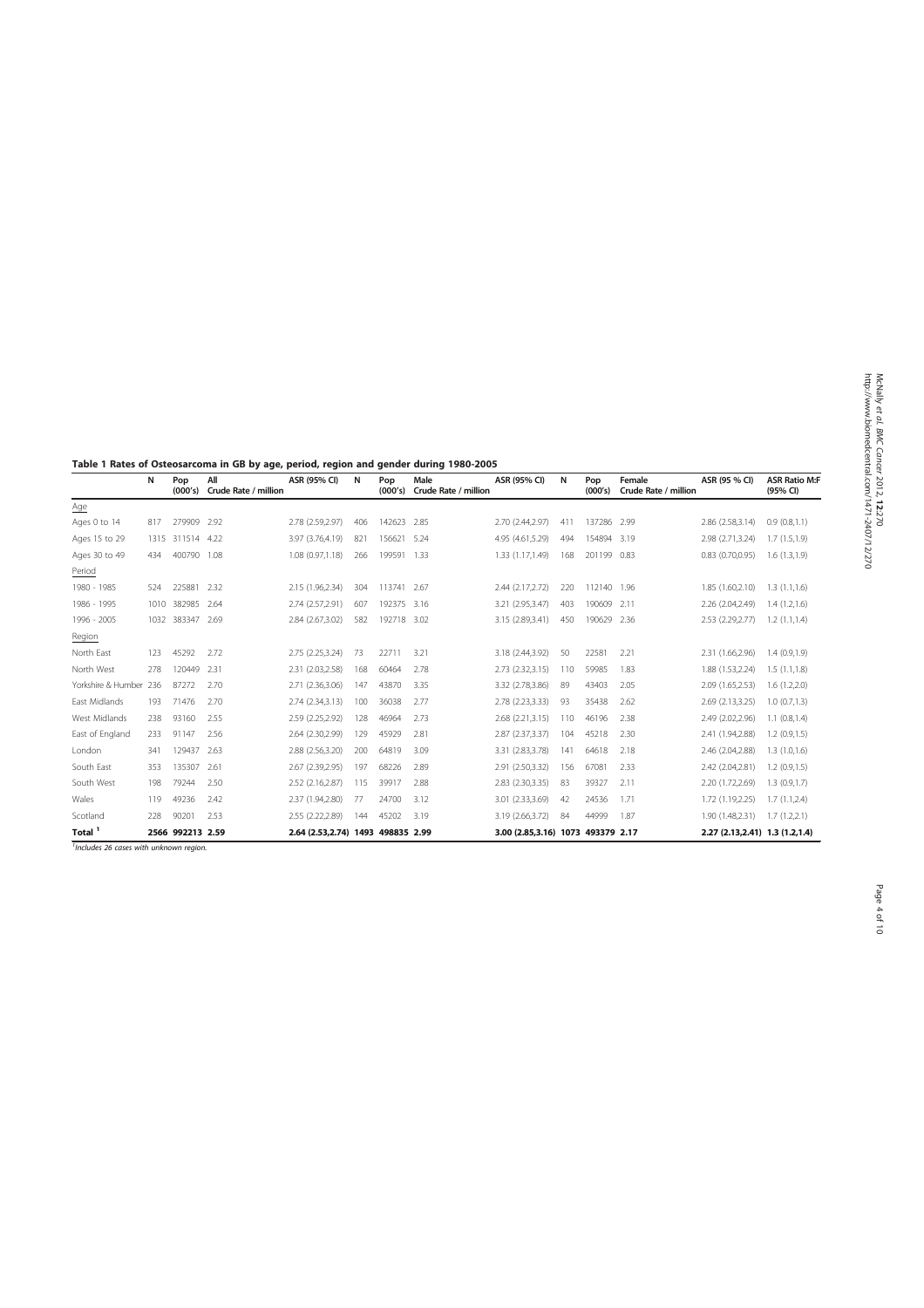no significant variation in incidence between geographical regions ( $P = 0.8346$ ), nor was there any interaction between gender and region  $(P = 0.334)$ . Townsend score (as a composite), and then in separate models with all four of its component variables, were statistically significant (for overall Townsend score:  $P < 0.0001$ ) compared with the model containing age, gender and age\*gender. Furthermore, there was a statistically significant interaction between Townsend score and gender  $(P = 0.0102)$ . Population density was associated with a statistically significant improvement in model fit  $(P = 0.0001)$  compared with the model containing age, gender and age\*gender, but was not significant when compared with the model containing age, gender, age\*gender and Townsend score  $(P = 0.1388)$ . The best fitting model contained: gender, age, the interaction gender\*age, the Townsend score and the interaction Townsend\*gender. Table 2 gives a comparison of the goodness-of-fit of the different models, assessed using residual deviance and AIC with model 17 denoting the best-fitting model. An assumption of a linear trend for the Townsend score was confirmed  $(P < 0.001)$ .

Table 3 gives the RRs for the best fitting model containing gender, age, the interaction gender\*age, the

Table 2 Hierarchical series of models for Osteosarcoma with goodness of fit diagnostics

|                | <b>Model Factors/interactions</b>                       | df <sup>1</sup> | deviance AIC <sup>2</sup> |         |
|----------------|---------------------------------------------------------|-----------------|---------------------------|---------|
| $\Omega$       | Null                                                    |                 | 175672 18788.0            | 25587.9 |
| 1              | Gender                                                  |                 | 175671 18728.0            | 25529.9 |
| $\overline{2}$ | Age                                                     |                 | 175670 18074.1            | 24878.0 |
| 3              | Age & Gender                                            |                 | 175669 18017.2            | 24823.1 |
| 4              | Age, Gender*Age                                         |                 | 175668 17976.3            | 24784.2 |
| 5              | Age, Gender*Age & Region                                |                 | 175658 17970.6            | 24798.5 |
| 6              | Age, Gender*Age & Population density 175667 17961.4     |                 |                           | 24771.3 |
| 7              | Age, Gender*Age & Townsend                              |                 | 175667 17947.5            | 24757.4 |
| 8              | Age, Gender*Age & Overcrowding                          |                 | 175667 17968.4            | 24778.3 |
| 9              | Age, Gender*Age & No cars                               |                 | 175667 17951.4            | 24761.3 |
| 10             | Age, Gender*Age & Unemployment                          |                 | 175667 17955.9            | 24765.8 |
| 11             | Age, Gender*Age & Home ownership                        |                 | 175667 17956.9            | 24766.8 |
| 12             | Age, Gender*Age, Townsend<br>& Population density       |                 | 175666 17945.3            | 24757.2 |
| 13             | Age, Gender*Age, Overcrowding<br>& Population density   |                 | 175666 17945.2            | 24757.1 |
| 14             | Age, Gender*Age, No cars<br>& Population density        |                 | 175666 17947.5            | 24759.4 |
| 15             | Age, Gender*Age, Unemployment<br>& Population density   |                 | 175666 17947.5            | 24759.4 |
| 16             | Age, Gender*Age, Home ownership<br>& Population density |                 | 175666 17947.1            | 24759.0 |
| 17             | Age, Gender*Age, Townsend<br>& Townsend*female          |                 | 175666 17940.9            | 24752.8 |

 $1/df$  = residual degrees of freedom,  $2$ AIC = Akaike Information Criterion.

Table 3 Effect on Osteosarcoma incidence of gender (female), age and Townsend deprivation score

|                                                                                                                                                                                                                                                                                                                                                                | Factor/interaction Coefficient (95% Cl <sup>1</sup> ) RR <sup>2</sup> (95% Cl) |                                 | P value |
|----------------------------------------------------------------------------------------------------------------------------------------------------------------------------------------------------------------------------------------------------------------------------------------------------------------------------------------------------------------|--------------------------------------------------------------------------------|---------------------------------|---------|
| Female                                                                                                                                                                                                                                                                                                                                                         | $-0.490$ ( $-0.588, -0.391$ ) 0.613 (0.555,0.676) <0.001                       |                                 |         |
| Age 15-29                                                                                                                                                                                                                                                                                                                                                      | 0.648 (0.528,0.768)                                                            | 1.912(1.696, 2.155) < 0.001     |         |
| Age 30-49                                                                                                                                                                                                                                                                                                                                                      | $-0.739$ $(-0.882,-0.597)$                                                     | $0.477$ $(0.414, 0.551)$ <0.001 |         |
| Female & age 0-14                                                                                                                                                                                                                                                                                                                                              | 0.551 (0.380,0.722)                                                            | 1.736 (1.463,2.059) < 0.001     |         |
| Townsend                                                                                                                                                                                                                                                                                                                                                       | $-0.019(-0.035,-0.004)$                                                        | 0.981 (0.966,0.996) 0.015       |         |
|                                                                                                                                                                                                                                                                                                                                                                | Female & Townsend -0.032 (-0.056,-0.007) 0.969 (0.946,0.993) 0.010             |                                 |         |
| $1\sigma_1$ $\sigma_2$ $\sigma_3$ $\sigma_4$ $\sigma_5$ $\sigma_6$ $\sigma_7$ $\sigma_8$ $\sigma_7$ $\sigma_8$ $\sigma_9$ $\sigma_9$ $\sigma_8$ $\sigma_9$ $\sigma_8$ $\sigma_9$ $\sigma_9$ $\sigma_8$ $\sigma_9$ $\sigma_9$ $\sigma_8$ $\sigma_8$ $\sigma_8$ $\sigma_8$ $\sigma_8$ $\sigma_8$ $\sigma_8$ $\sigma_8$ $\sigma_8$ $\sigma_8$ $\sigma_8$ $\sigma$ |                                                                                |                                 |         |

 ${}^{1}$ CI = Confidence Interval,  ${}^{2}RR$  = Relative Risk.

Townsend score and the interaction Townsend\*gender. This shows that the protective effect of increased levels of deprivation is greater for females than for males. For females, a statistically significant decreased risk was associated with higher Townsend score (i.e. more deprived, RR for one unit increase in the deprivation score = 0.969; 95% CI 0.946 to 0.993).

#### Ewing sarcoma

There were a total of 1650 patients aged 0–49 years (988 males and 662 females) diagnosed with Ewing sarcoma in GB between 1980 and 2005. The ASR over the study period was 1.76 per million persons per year (95% CI 1.67 to 1.84) for all 0–49 year olds. For males and females, the overall ASRs were 2.06 (95% CI 1.92 to 2.19) and 1.45 (95% CI 1.34 to 1.56) per million persons per year, respectively. Case numbers, crude rates and ASRs by age-group, period, region and gender are given in Table 4. Poisson regression showed a significant annual increase in the incidence of Ewing sarcoma of 1.2% (95% CI 0.6-1.9) over the study period. The ratio of the ASRs for males: females was 1.4 (95% CI 1.3 to 1.6) and this remained constant over the study period  $(P = 0.123)$ .

The analyses of deviance and AIC show that incidence of Ewing sarcoma was associated with both gender  $(P < 0.0001)$  and age  $(P < 0.0001)$ . There was also an interaction between gender and age  $(P < 0.0001)$ , with lower female rates overall, but higher rates in females aged 0–14 years. Incidence varied by region  $(P < 0.0001)$ . However, further improvement to model fit (AIC) was provided by inclusion of covariates for both East Midlands and Scotland in the model (Table 5, model 7). Incidence was higher in the East Midlands (RR = 1.207; 95% CI 1.012 to 1.440;  $P = 0.0356$  and Scotland  $(RR = 1.428; 95\% \text{ CI } 1.221 \text{ to } 1.671; P < 0.001)$  (Table 5). However, there was no interaction between gender and region ( $P = 0.621$ ).

Population density was statistically significant  $(P < 0.0001)$ , compared with the model containing gender, age, the interaction gender\*age, East Midlands and Scotland. Townsend score (as a composite) and then in separate models with all of its components (non-car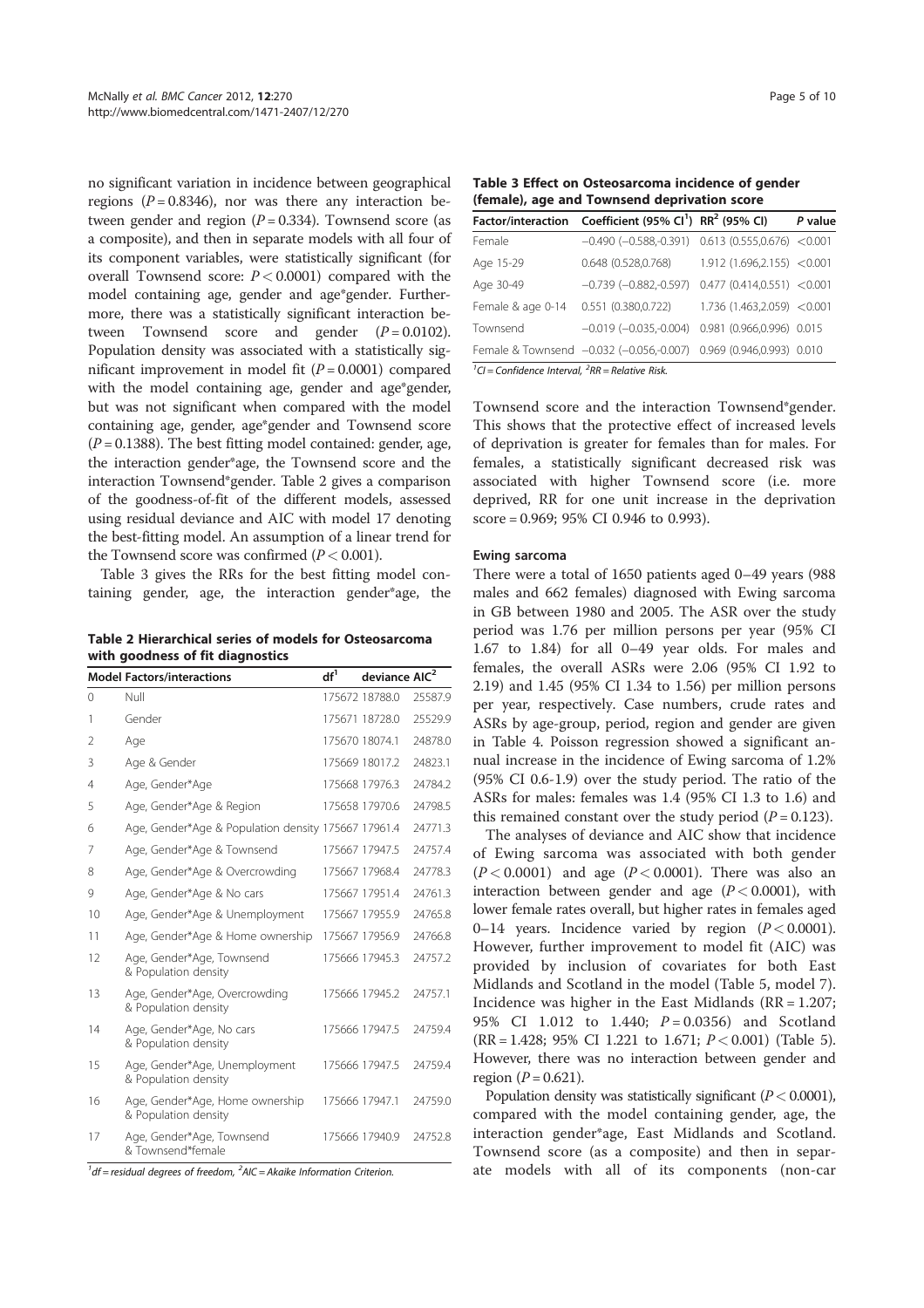Table 4 Rates of Ewing Sarcoma in GB by age, period, region and gender during 1980-2005

|                    | N   | Pop<br>(000's)   | All<br>Crude Rate / million | ASR (95% CI)     | Ν   | Pop<br>(000's)  | Male<br>Crude Rate/ million | ASR (95% CI)                     | N   | Pop<br>(000's) | Female<br>Crude Rate/ million | ASR (95% CI)                     | <b>ASR Ratio</b><br>M:F (95% CI) |
|--------------------|-----|------------------|-----------------------------|------------------|-----|-----------------|-----------------------------|----------------------------------|-----|----------------|-------------------------------|----------------------------------|----------------------------------|
| Age                |     |                  |                             |                  |     |                 |                             |                                  |     |                |                               |                                  |                                  |
| Ages 0 to 14       | 659 | 279909           | 2.35                        | 2.28 (2.11,2.46) | 356 | 142623          | 2.50                        | 2.43 (2.17,2.68)                 | 303 | 137286         | 2.21                          | 2.13 (1.89,2.37)                 | 1.1(1.0, 1.3)                    |
| Ages 15 to 29      | 800 | 311514           | 2.57                        | 2.39 (2.23,2.56) | 516 | 156621          | 3.29                        | 3.06 (2.79,3.32)                 | 284 | 154894         | 1.83                          | 1.71 (1.51,1.92)                 | 1.8(1.5,2.0)                     |
| Ages 30 to 49      | 191 | 400790           | 0.48                        | 0.47(0.40, 0.53) |     | 116 199591      | 0.58                        | 0.57(0.47,0.67)                  | 75  | 201199         | 0.37                          | 0.36(0.28, 0.45)                 | 1.6(1.1,2.0)                     |
| Period             |     |                  |                             |                  |     |                 |                             |                                  |     |                |                               |                                  |                                  |
| 1980 - 1985        | 331 | 225881           | 1.47                        | 1.46 (1.30.1.62) | 186 | 113741          | 1.64                        | 1.58 (1.35,1.82)                 | 145 | 112140         | 1.29                          | 1.33 (1.11.1.55)                 | 1.2(0.9, 1.5)                    |
| 1986 - 1995        | 649 | 382985           | 1.69                        | 1.81 (1.67.1.95) | 393 | 192375          | 2.04                        | 2.16 (1.94,2.37)                 | 256 | 190609         | 1.34                          | 1.46 (1.28,1.64)                 | 1.5(1.2,1.7)                     |
| 1996 - 2005        | 670 | 383347           | 1.75                        | 1.90 (1.76,2.05) | 409 | 192718          | 2.12                        | 2.26 (2.04,2.48)                 | 261 | 190629         | 1.37                          | 1.53 (1.34,1.72)                 | 1.5(1.2,1.7)                     |
| Region             |     |                  |                             |                  |     |                 |                             |                                  |     |                |                               |                                  |                                  |
| North East         | 69  | 45292            | 1.52                        | 1.64 (1.25,2.03) | 44  | 22711           | 1.94                        | 2.08 (1.46,2.70)                 | 25  | 22581          | 1.11                          | 1.19 (0.77,1.76)                 | 1.7(0.9, 2.6)                    |
| North West         | 191 | 120449           | 1.59                        | 1.61 (1.38,1.84) | 112 | 60464           | 1.85                        | 1.86 (1.51,2.21)                 | 79  | 59985          | 1.32                          | 1.37 (1.06,1.67)                 | 1.4(1.0, 1.8)                    |
| Yorkshire & Humber | 152 | 87272            | 1.74                        | 1.83 (1.53,2.12) | 93  | 43870           | 2.12                        | 2.18 (1.73,2.63)                 | 59  | 43403          | 1.36                          | 1.47 (1.09,1.85)                 | 1.5(1.0, 2.0)                    |
| East Midlands      | 140 | 71476            | 1.96                        | 2.02 (1.68,2.36) | 68  | 36038           | 1.89                        | 1.90 (1.44,2.36)                 | 72  | 35438          | 2.03                          | 2.14 (1.64,2.64)                 | 0.9(0.6, 1.2)                    |
| West Midlands      | 130 | 93160            | 1.40                        | 1.45 (1.20,1.70) | 77  | 46964           | 1.64                        | 1.70 (1.32,2.09)                 | 53  | 46196          | 1.15                          | 1.19 (0.86,1.52)                 | 1.4(0.9,1.9)                     |
| East of England    | 141 | 91147            | 1.55                        | 1.68 (1.40,1.97) | 85  | 45929           | 1.85                        | 1.98 (1.55,2.40)                 | 56  | 45218          | 1.24                          | 1.39 (1.02,1.75)                 | 1.4(0.9,1.9)                     |
| London             | 181 | 129437           | 1.40                        | 1.58 (1.34,1.81) |     | 114 64819       | 1.76                        | 1.97 (1.60,2.34)                 | 67  | 64618          | 1.04                          | 1.18 (0.88,1.47)                 | 1.7(1.1,2.2)                     |
| South East         | 212 | 135307           | 1.57                        | 1.70 (1.46,1.93) |     | 120 68226       | 1.76                        | 1.84 (1.50,2.17)                 | 92  | 67081          | 1.37                          | 1.55 (1.23,1.87)                 | 1.2(0.9,1.5)                     |
| South West         | 141 | 79244            | 1.78                        | 1.86 (1.55,2.18) | 93  | 39917           | 2.33                        | 2.39 (1.90,2.89)                 | 48  | 39327          | 1.22                          | 1.31 (0.93,1.69)                 | 1.8(1.2,2.5)                     |
| Wales              | 85  | 49236            | 1.73                        | 1.80 (1.41,2.18) | 57  | 24700           | 2.31                        | 2.35 (1.74,2.97)                 | 28  | 24536          | 1.14                          | 1.23 (0.81,1.79)                 | 1.9(1.0, 2.8)                    |
| Scotland           | 197 | 90201            | 2.18                        | 2.25 (1.93,2.57) |     | 119 45202       | 2.63                        | 2.68 (2.19,3.17)                 | 78  | 44999          | 1.73                          | 1.81 (1.40,2.22)                 | 1.5(1.1,1.9)                     |
| Total <sup>1</sup> |     | 1650 992213 1.66 |                             | 1.76 (1.67,1.84) |     | 988 498835 1.98 |                             | 2.06 (1.92,2.19) 662 493379 1.34 |     |                |                               | 1.45 (1.34, 1.56) 1.4 (1.3, 1.6) |                                  |

<sup>1</sup>Includes 11 cases with unknown region.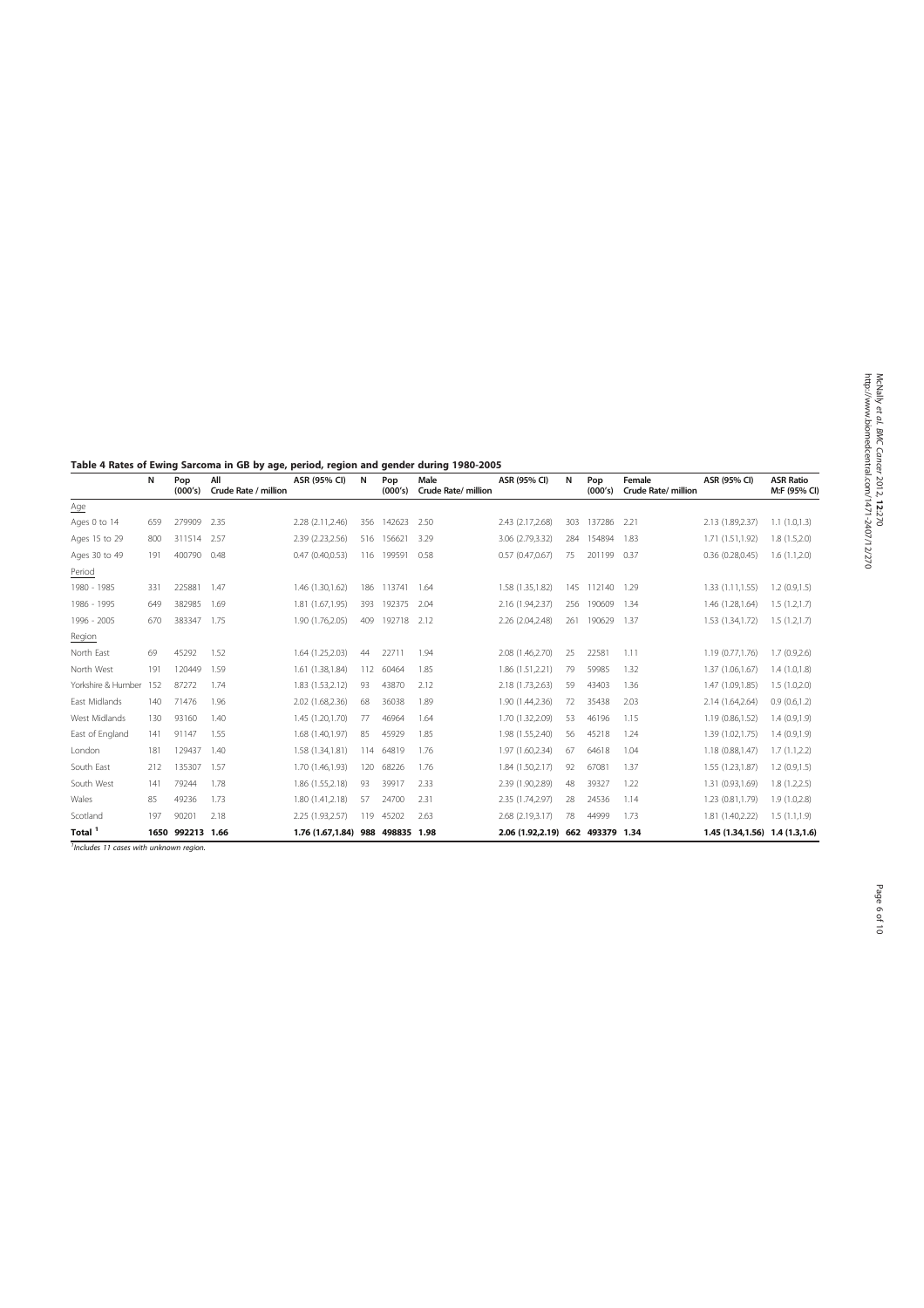Table 5 Hierarchical series of models for Ewing Sarcoma with goodness of fit diagnostics

|          | <b>Model Factors/interactions</b>                                                | df <sup>1</sup> | deviance AIC <sup>2</sup> |         |
|----------|----------------------------------------------------------------------------------|-----------------|---------------------------|---------|
| $\Omega$ | Null                                                                             | 175672          | 13680.3                   | 18089.1 |
| 1        | Gender                                                                           | 175671          | 13622.2                   | 18033.0 |
| 2        | Age                                                                              |                 | 175670 13015.2            | 17428.0 |
| 3        | Age & Gender                                                                     | 175669          | 12960.6                   | 17375.3 |
| 4        | Age, Gender, Age*Gender                                                          | 175668          | 12942.9                   | 17359.7 |
| 5        | Age, Gender, Age*Gender & Region                                                 | 175658          | 12911.1                   | 17347.9 |
| 6        | Age, Gender, Age*Gender, EM <sup>3</sup>                                         | 175667          | 12938.4                   | 17357.2 |
| 7        | Age, Gender, Age*Gender,<br>Scotland, EM                                         |                 | 175666 12921.3            | 17342.1 |
| 8        | Age, Gender, Age*Gender, Scotland, 175665 12883.6<br>EM & Population density     |                 |                           | 17306.4 |
| 9        | Age, Gender, Age*Gender, Scotland, 175665 12895.5<br>EM & Townsend               |                 |                           | 17318.2 |
| 10       | Age, Gender, Age*Gender, Scotland, 175665 12912.1<br>EM & Overcrowding           |                 |                           | 17334.9 |
| 11       | Age, Gender, Age*Gender, Scotland, 175665 12888.6<br>FM & No cars                |                 |                           | 17311.4 |
| 12       | Age, Gender, Age*Gender, Scotland, 175665 12904.7<br>EM & Unemployment           |                 |                           | 17327.5 |
| 13       | Age, Gender, Age*Gender, Scotland, 175665 12906.8<br>EM & Home ownership         |                 |                           | 17329.6 |
| 14       | Age, Gender, Age*Gender, Scotland,<br>EM, Population density & No cars           |                 | 175664 12875.2            | 17300.0 |
| 15       | Age, Gender, Age*Gender, Scotland, 175664 12878.4<br>EM, Pop dens & Unemployment |                 |                           | 17303.2 |
| 16       | Age, Gender, Age*Gender, Scotland,<br>EM, Population density & Townsend          |                 | 175664 12878.0            | 17302.8 |
| 17       | Age, Gender, Age*Gender, Scotland, 175664 12883.4<br>EM, Pop dens & Overcrowding |                 |                           | 17308.2 |
| 18       | Age, Gender, Age*Gender, Scotland, 175664 12881.5<br>EM, Pop dens & Home owner   |                 |                           | 17306.3 |

 $1/df$  = residual degrees of freedom,  $2$ AIC = Akaike Information Criterion,  $3$  East **Midlands** 

ownership, unemployment, housing tenure and household overcrowding) was statistically significant (for overall Townsend score:  $P < 0.0001$ , compared with the model containing gender, age, the interaction gender\* age, East Midlands and Scotland. Furthermore, Townsend score (as a composite), and then in separate models containing two of its components (non-car ownership and unemployment, but not housing tenure and household overcrowding) remained statistically significant (for overall Townsend score:  $P = 0.0181$ , compared with the model containing gender, age, gender\*age, East Midlands, Scotland and population density. However, the best fitting model contained: age, gender, age\*gender, East Midlands, Scotland, population density and non-car ownership. Table 5 gives a comparison of the goodness-offit of the different models, assessed using residual deviance and AIC with model 14 denoting the best-fitting

model. Assumptions of linear trends for population density and non-car ownership were confirmed  $(P < 0.001)$ for both variables).

Table 6 gives the RRs for the best fitting model containing age, gender, age\*gender, population density and non-car ownership. This shows that statistically significant decreased risk was associated with greater area-level population density (RR for an increase of one person per hectare = 0.984 95% CI 0.976 to 0.993) and was also associated with greater levels of non-car ownership (RR for an increase of one percent in non-car ownership = 0.994; 95% CI 0.991 to 0.998).

#### Discussion

This is the first comprehensive small-area analysis of osteosarcoma and Ewing sarcoma in 0–49 year olds from GB. Furthermore, it is the largest geographical study of these tumour types to date. GB is an ideal setting for this type of investigation due to the availability of highly accurate and complete cancer registration data, together with corresponding population census data. The study has revealed two novel findings: (a) for females lower incidence of osteosarcoma was associated with higher levels of deprivation; (b) lower incidence of Ewing sarcoma was associated with residence in more densely populated areas and higher levels of non-car ownership.

Our prior hypotheses were: a primary factor influencing geographical heterogeneity of incidence of osteosarcoma or Ewing sarcoma is modulated by differences between environmental exposures occurring in (i) less and more densely populated areas of residence; (ii) less and more socio-economically deprived areas of residence; and geographical heterogeneity of incidence of osteosarcoma or Ewing sarcoma is modulated by (iii) age; and (iv) gender.

For osteosarcoma the results suggest that, at least for females, geographical heterogeneity of incidence is

Table 6 Effect on Ewing Sarcoma incidence of female gender, age, East Midlands, Scotland, population density and non-car ownership

| <b>Factor/interaction</b>         | Coefficient<br>(95% CI <sup>1</sup> )                                  | $RR2$ (95% CI)              | P value |
|-----------------------------------|------------------------------------------------------------------------|-----------------------------|---------|
| Female                            | $-0.548$ ( $-0.679, -0.417$ ) 0.578 (0.507,0.659) < 0.001              |                             |         |
| Age 15-29                         | 0.316 (0.180,0.452)                                                    | 1.372(1.198, 1.571) < 0.001 |         |
| Age 30-49                         | $-1.385$ (-1.569,-1.201) 0.250 (0.208,0.301) <0.001                    |                             |         |
| Female & age 0-14                 | 0.433 (0.230.0.636)                                                    | 1.542(1.259, 1.890) < 0.001 |         |
| <b>Fast Midlands</b>              | 0.188 (0.012,0.364)                                                    | 1.207 (1.012,1.440) 0.037   |         |
| Scotland                          | 0.356 (0.199,0.513)                                                    | 1.428(1.221, 1.671) < 0.001 |         |
| Pop density<br>(person / hectare) | $-0.016$ ( $-0.025, -0.007$ ) 0.984 (0.976,0.993) <0.001               |                             |         |
|                                   | Non-car ownership (%) -0.006 (-0.009,-0.002) 0.994 (0.991,0.998) 0.004 |                             |         |

 ${}^{1}$ CI = Confidence Interval,  ${}^{2}RR$  = Relative Risk.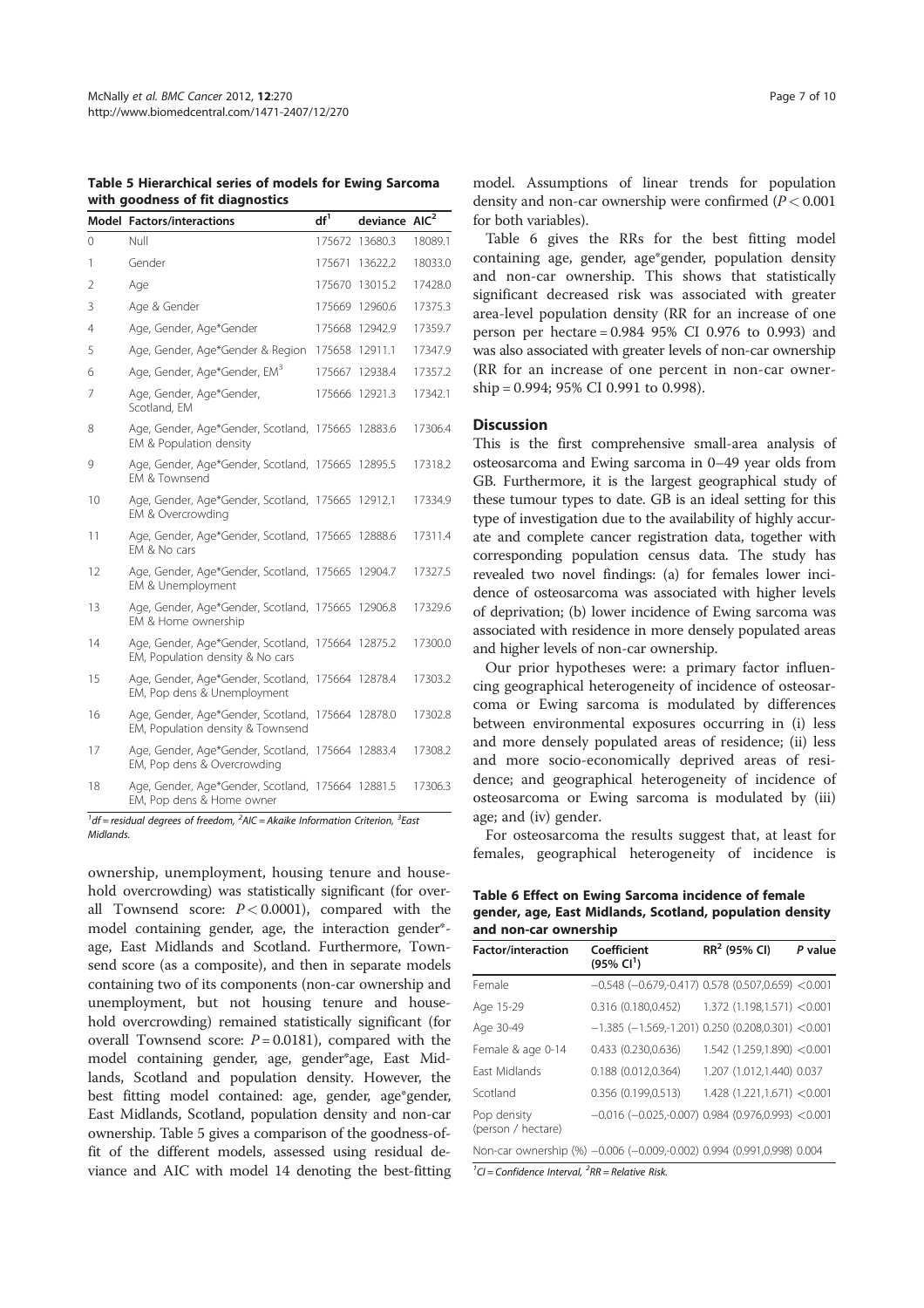modulated by differences in environmental exposures occurring in less and more socio-economically deprived areas of residence (providing support for prior hypotheses (ii) and (iv), but little support for prior hypotheses (i) and (iii)). For Ewing sarcoma the results suggest that geographical heterogeneity of incidence is modulated by differences in environmental exposures occurring in less and more densely populated areas and that incidence is also modulated by some aspect of differences between environmental exposures occurring in less and more socio-economically deprived areas of residence. However, some of the components of deprivation may be confounded with population density apart from non-car ownership (providing support for prior hypotheses (i) and (ii)). Comparison of the case counts for both osteosarcoma and Ewing sarcoma from the WMCIU for children aged 0–14 years across all regions confirmed virtually identical agreement with the counts from the NRCT dataset.

Two methodological caveats should be noted. First of all, census ward (or postcode sector) population density and Townsend deprivation scores are not necessarily related to characteristics of individual cases and should only be regarded as ecological measurements. Area-level data have been assigned to individual cases. Care should be exercised when using such grouped data to make inferences about individuals. There may be unknown confounding factors that display the same pattern of spatial heterogeneity [26]. Secondly, the case, population and demographic data were analyzed using 2001 census boundaries. The method did not take into account the possible effects of migration, which may have diluted the results. Nevertheless, the findings were very clear cut, indicating that this does not appear to have been a major limitation.

The study has a number of particular strengths. First, it analyses high-quality population-based data. Secondly, the inclusion of ages 0 to 49 years includes the peak incidence of both osteosarcoma and Ewing sarcoma, which occur in the teenage years. There is a theoretical possibility that diagnosis delays vary according to some of the demographic factors that have been analyzed here. Consequently, a lower maximum age limit might have led to differential loss of some cases, according to demographics.

Previous studies have explored geographical patterning in the incidence of bone cancers, but have been focused on children, aged 0–14 years [7,8]. An analysis of childhood incidence data in GB found space-time clustering amongst cases of osteosarcoma, but not Ewing sarcoma. The space-time clustering was significant for females, but not for males [7]. This was interpreted as providing support for the involvement of a geographically heterogeneous and transient environmental exposure in the aetiology of osteosarcoma. Effects of such an exposure may be modulated by gender. Another analysis of the same national GB data set found increased risk of childhood Ewing sarcoma in areas of greater socio-economic affluence [8]. However, the age-specific incidence of these tumours means that to cut off analyses at age 14 years is artefactual and an extended age range to cover the majority of the conditions is more appropriate, such as the one described here. It is possible that the splitting of age– groups at 0–14 and 15–29 years may have led to a dilution of the number of male cases in the peak age-range which straddle both groups and thus have led to the femalespecific effect for deprivation amongst cases of osteosarcoma. However, a further supplementary analysis used age groups 0–29 and 30–49 years and found that the interaction between deprivation and gender was still present (data not shown).

The aetiology of osteosarcoma is likely to involve both genetic predisposition and environmental triggers. However, known genetic factors only account for a small proportion of cases [9,27-33]. The present study has shown that increased levels of deprivation (i.e. less affluence) are protective against osteosarcoma. This suggests that differences in some aspect of lifestyle may predispose to greater risk of osteosarcoma. These differences may include both dietary and social factors. A meta-analysis of fourteen studies has found that the mean height of osteosarcoma patients was two to three centimetres greater than the reference population. The authors described this finding as a surrogate for affluence. However, there was no obvious bias towards females [34]. Another pooled analysis (of seven studies) found that taller than average individuals had increased risk of osteosarcoma and very tall individuals had even greater risk [35]. Such differences in height are characteristic of more affluent living conditions during childhood. A further recent descriptive analysis of incident data on cases of bone cancer, diagnosed in England during the period 1979–2003 showed that the female peak was earlier (10– 14 years) than for males (15–19 years). The authors proposed that pubertal bone growth may be implicated [36]. Our findings suggest that during this period females may be more vulnerable to a putative environmental hazard as a consequence of hormonal effects. Another small case–control study of juvenile bone tumours (in 88 patients aged 8–25 years) found increased risk associated with frequent change of residence and previous mumps [37]. Together with finding of space–time clustering, this suggests that it is possible that one or more infectious agents may be implicated [7]. The possible association with frequent change of residence would suggest that some aspect of population mixing may be implicated. We would postulate that the pathway is likely to be indirect. Such a mechanism has been proposed for childhood leukaemia, with unusual population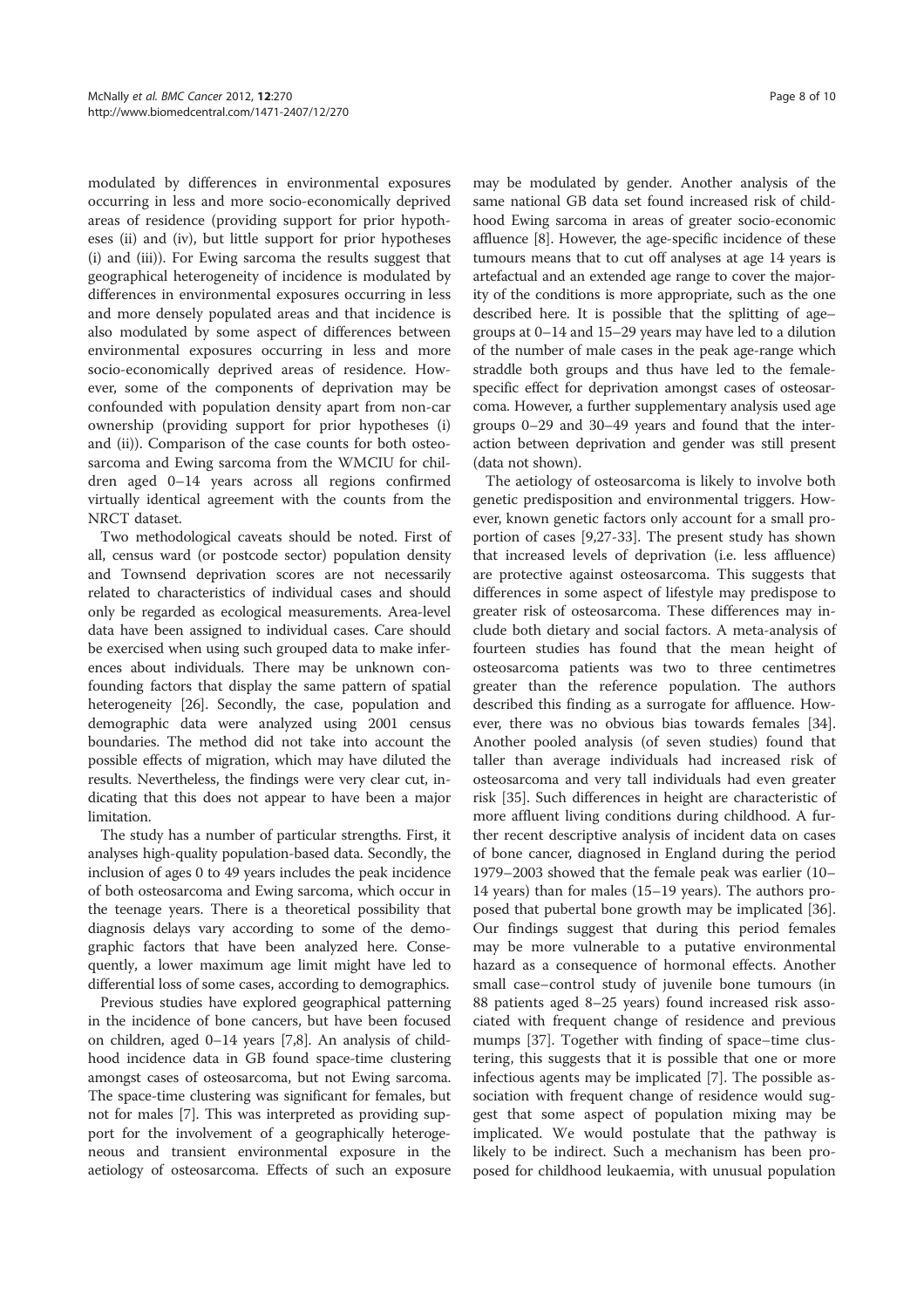mixing or delayed exposure to common infections in early life conferring greater risk [38]. Further epidemiological studies (e.g. using a case–control design) are needed to determine if infections occurred more frequently prior to diagnosis in cases of osteosarcoma, compared with an unaffected control group. The nature and type of putative infections should also be investigated. However, it should be noted that the rarity of this condition would make the conducting of a case–control study relatively expensive.

Both genetic and environmental factors are also implicated in the aetiology of Ewing sarcoma. However, again genetic factors alone can only explain a small fraction of the total cases [39,40]. The present study has shown a higher risk with residential living in less densely populated areas, but also with higher levels of car ownership. These are both characteristic of rural areas. Markedly higher incidence was apparent in East Midlands and Scotland, which both contain large areas of rural expanse. Rural living, together with high levels of car ownership, may also be consistent with a certain type of socio-economic affluence. Potential exposures that have been linked with Ewing sarcoma include both pesticides and zoonotic infectious agents [41-43]. If infectious agents are involved the mechanism is likely to be different from osteosarcoma, as Ewing sarcoma did not exhibit space-time clustering [7]. Further studies should determine if higher risk of Ewing sarcoma is associated with residential living in close proximity to areas with predominantly agricultural land use. Analyses could include investigating possible associations with land use data, including types of crop grown and pesticides used.

#### Conclusions

We have found that lower incidence of osteosarcoma in females was observed in areas associated with higher levels of deprivation indicating decreased risk is linked to some aspect of less affluent living conditions. Lower incidence of Ewing sarcoma occurred in areas of high population density and where fewer people owned cars, suggesting rural area characteristics are linked to increased risk of this malignancy. The study adds substantially to the growing body of evidence that associates risk of Ewing sarcoma with rural environmental exposures. Putative risk factors include agricultural exposures, such as pesticides and zoonotic agents.

#### Competing interests

The author(s) declare that they have no competing interests.

#### Authors' contributions

RJQM, KB, RCP, PWJ, PN, AWC and RGF contributed to the design of the study, the writing of the manuscript and the analysis and interpretation of data. BGP, CS, TJV, PAM and MFM contributed to the writing of the manuscript and the interpretation of data. All authors read and approved the final manuscript.

#### **Acknowledgements**

This work was supported by The Bone Cancer Research Trust (KB) and The North of England Children's Cancer Research Fund (NECCR, PWJ, KB). RGF was supported by grant funding from the National Institute for Health Research and Children with Leukaemia. We are most grateful to the staff of the WMCIU (in particular Dr Gill Lawrence and Mrs Sally Vernon who coordinated the data request from cancer registries in England and Wales) and the Scottish Cancer Registry for facilitating the case data for the analyses. We are also indebted to Richard Hardy (funded by the NECCR at Institute of Health and Society, Newcastle University) for providing IT support. The work is based on census data, which are copyright of The Crown. The work is based on data provided with the support of the ESRC and JISC and uses Census boundary material, which is copyright of The Crown and the ED-LINE Consortium. The funders had no involvement in study design, data collection, data analysis, manuscript preparation or publication decisions.

#### Author details

<sup>1</sup>Institute of Health and Society, Newcastle University, England, UK. <sup>2</sup>Centre for Epidemiology & Biostatistics, University of Leeds, England, UK. <sup>3</sup>Childhood Cancer Research Group, Department of Paediatrics, University of Oxford, England, UK. <sup>4</sup>School of Geography, University of Leeds, England, UK. <sup>5</sup>Northern Institute of Cancer Research, Newcastle University, England, UK. <sup>6</sup>Institute of Health and Society, Newcastle University, Sir James Spence Institute, Royal Victoria Infirmary, Queen Victoria Road Newcastle upon Tyne, NE1 4LP, England, UK.

Received: 28 September 2011 Accepted: 27 June 2012 Published: 27 June 2012

#### References

- 1. Office for National Statistics: *Cancer statistics registrations: registrations of cancer diagnosed in 2008, England. Series MB1 no.39*. London UK: HMSO; 2010.
- 2. Smith PG: Comparison between registries: age-standardised rates. In *Cancer Incidence in Five Continents, Volume VI*. Edited by Parkin DM, Muir CS, Whelan SL, Gao YT, Ferlay J, Powell J. Lyon, France: IARC Scientific Publications; 1992.
- 3. Curado MP, Edwards B, Shin HR, Storm H, Ferlay J, Heanue M, Boyle P: *Cancer Incidence in Five Continents, IX*. Lyon, France: IARC Scientific Publications; 2007.
- 4. Ottaviani G, Jaffe N: The epidemiology of osteosarcoma. *Canc Treat Res* 2009, 152:3–13.
- 5. Skubitz KM, D'Adamo DR: Sarcoma. *Mayo Clin Proc* 2007, 82:1409–1432.
- 6. Weber K, Damron TA, Frassica FJ, Sim FH: Malignant bone tumors. *Instr Course Lect* 2008, 57:673–688.
- 7. McNally RJ, Alexander FE, Bithell JF: Space-time clustering of childhood cancer in Great Britain: a national study, 1969–1993. *Int J Cancer* 2006, 118:2840–2846.
- 8. Committee on Medical Aspects of Radiation in the Environment (COMARE): *Eleventh report. The distribution of childhood leukaemia and other childhood cancers in Great Britain 1969*–*1993*. Chilton, Didcot, Oxfordshire: Health Protection Agency, Radiation Protection Division; 2006.
- 9. Eyre R, Feltbower RG, Mubwandarikwa E, Eden TO, McNally RJ: Epidemiology of bone tumours in children and young adults. *Pediatr Blood Cancer* 2009, 53:941–952.
- 10. Savage SA, Mirabello L: Using epidemiology and genomics to understand osteosarcoma etiology. *Sarcoma* 2011, 2011:548151.
- 11. Stiller CA, Allen MB, Eatock EM: Childhood cancer in Britain: the National Registry of Childhood Tumours and incidence rates, 1978–1987. *Eur J Cancer* 1995, 31A:2028–2034.
- 12. Fritz A, Percy C, Jack A, Shanmugaratnam K, Sobin L, Parkin DM, Whelan S: *International Classification of Diseases for Oncology (ICD-O), 3rd ed*. Geneva: World Health Organization; 2000.
- 13. Office of Population Censuses and Surveys Census Division, General Register Office (Scotland) Census Branch. 1981 Census: *Digitised Boundary Data (Great Britain), ESRC/JISC Census Programme,* Edinburgh: University of Edinburgh, Census Geography Data Unit (UKBORDERS); 1981.
- 14. Office for National Statistics: *1991 Census: Digitised Boundary Data (Great Britain), ESRC/JISC Census Programme, University of Edinburgh, Census Geography Data Unit (UKBORDERS)*. Edinburgh:; 1991.